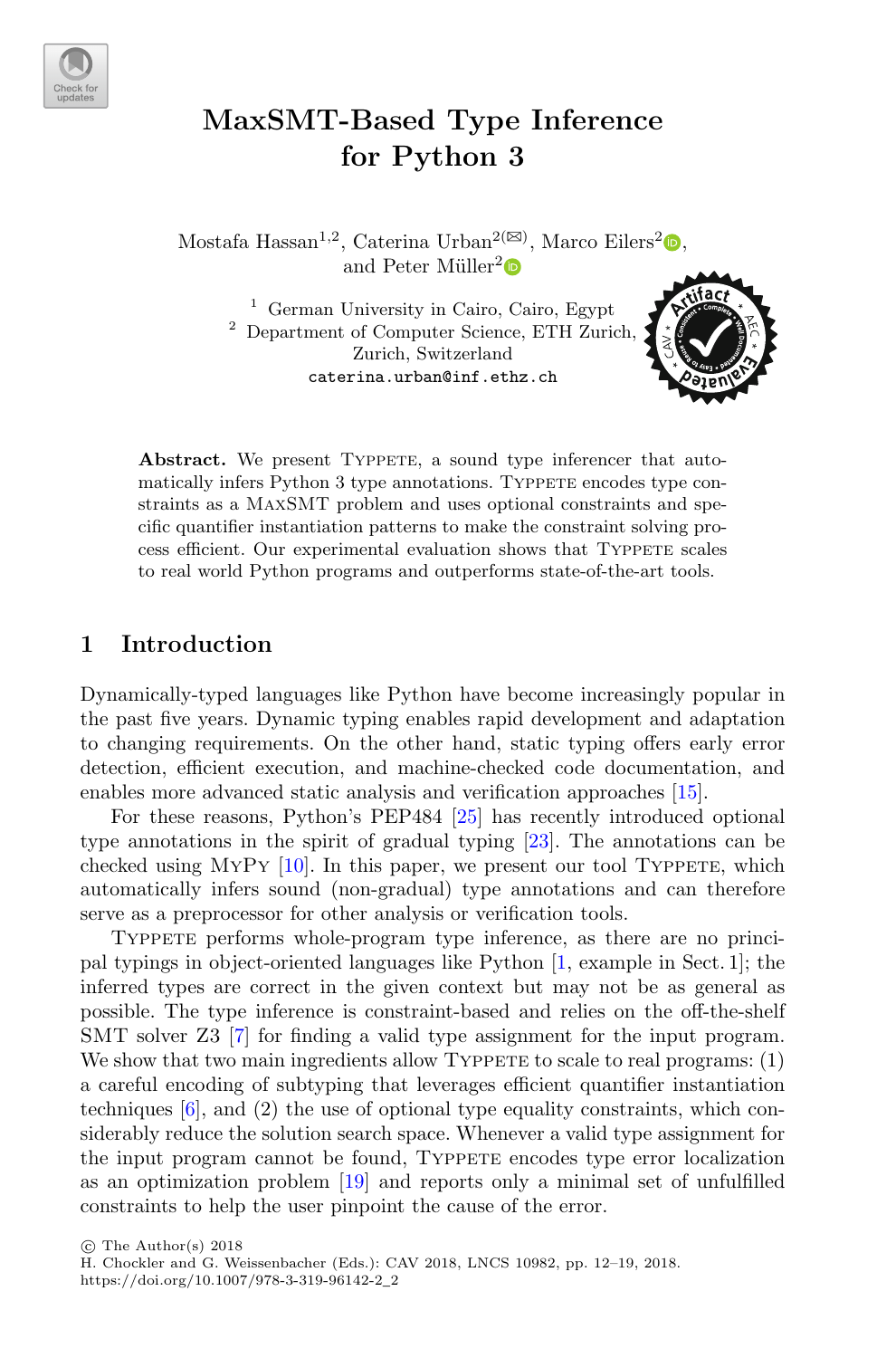```
1 class Item (metaclass=ABCMeta):
                                                                  12 class Even (Item):
                                                                             def compete (self, item):
\overline{2}@abstractmethod
                                                                  1.3return item.evalEven(self)
           def compete (self, item):
\overline{3}14\overline{A}pass
                                                                  1\,\mathrm{5}16 class Odd(Item):\mathbbmss{S}def evalEven (self, item):
                                                                             def compete (self, item):
 6\overline{6}17return "WIN"
                                                                                    return item.evalOdd(self)
 \overline{\tau}1.8
 \overline{\mathbf{s}}19
           \begin{minipage}{.4\linewidth} \begin{minipage}{.4\linewidth} \textbf{def} \ \textbf{evalOdd(self, item):} \\ \textbf{return} \ \textbf{''LOSE''} \end{minipage} \end{minipage}20 def match (item1, item2):
\alphareturn item1.compete(item2)
1021
11
```
<span id="page-1-0"></span>**Fig. 1.** A Python implementation of the *odds and evens* hand game.

Typpete accepts programs written in (a large subset of) Python 3. Having a static type system imposes a number of requirements on Python programs: (a) a variable can only have a single type through the whole program; (b) generic types have to be homogeneous (e.g., all elements of a set must have the same type); and (c) dynamic code generation, reflection and dynamic attribute additions and deletions are not allowed. The supported type system includes generic classes and functions. Users must supply a file and the *number* of type variables for any generic class or function. Typpete then outputs a program with type annotations, a type error, or an error indicating use of unsupported language features.

Our experimental evaluation demonstrates the practical applicability of our approach. We show that Typpete performs well on a variety of real-world open source Python programs and outperforms state-of-the-art tools.

#### <span id="page-1-1"></span>**2 Constraint Generation**

Typpete encodes the type inference problem for a Python program into an SMT constraint resolution problem such that any solution of the SMT problem yields a valid type assignment for the program. The process of generating the SMT problem consists of three phases, which we describe below.

In a first pass over the input program, TYPPETE collects: (1) all globally defined names (to resolve forward references), (2) all classes and their respective subclass relations (to define subtyping), and (3) upper bounds on the size of certain types (e.g., tuples and function parameters). This pre-analysis encompasses both the input program—including all transitively imported modules—and *stub files*, which define the types of built-in classes and functions as well as libraries. Typpete already contains stubs for the most common built-ins; users can add custom stub files written in the format that is supported by MyPy.

In the second phase, TYPPETE declares an algebraic datatype Type, whose members correspond one-to-one to Python types. TYPPETE declares one datatype constructor for every class in the input program; non-generic classes are represented as constants, whereas a generic class with *n* type parameters is represented by a constructor taking *<sup>n</sup>* arguments of type Type. As an example, the class Odd in Fig. [1](#page-1-0) is represented by the constant  $class_{Odd}$ . Typpeter also declares constructors for tuples and functions up to the maximum size determined in the pre-analysis, and for all type variables used in generic functions and classes.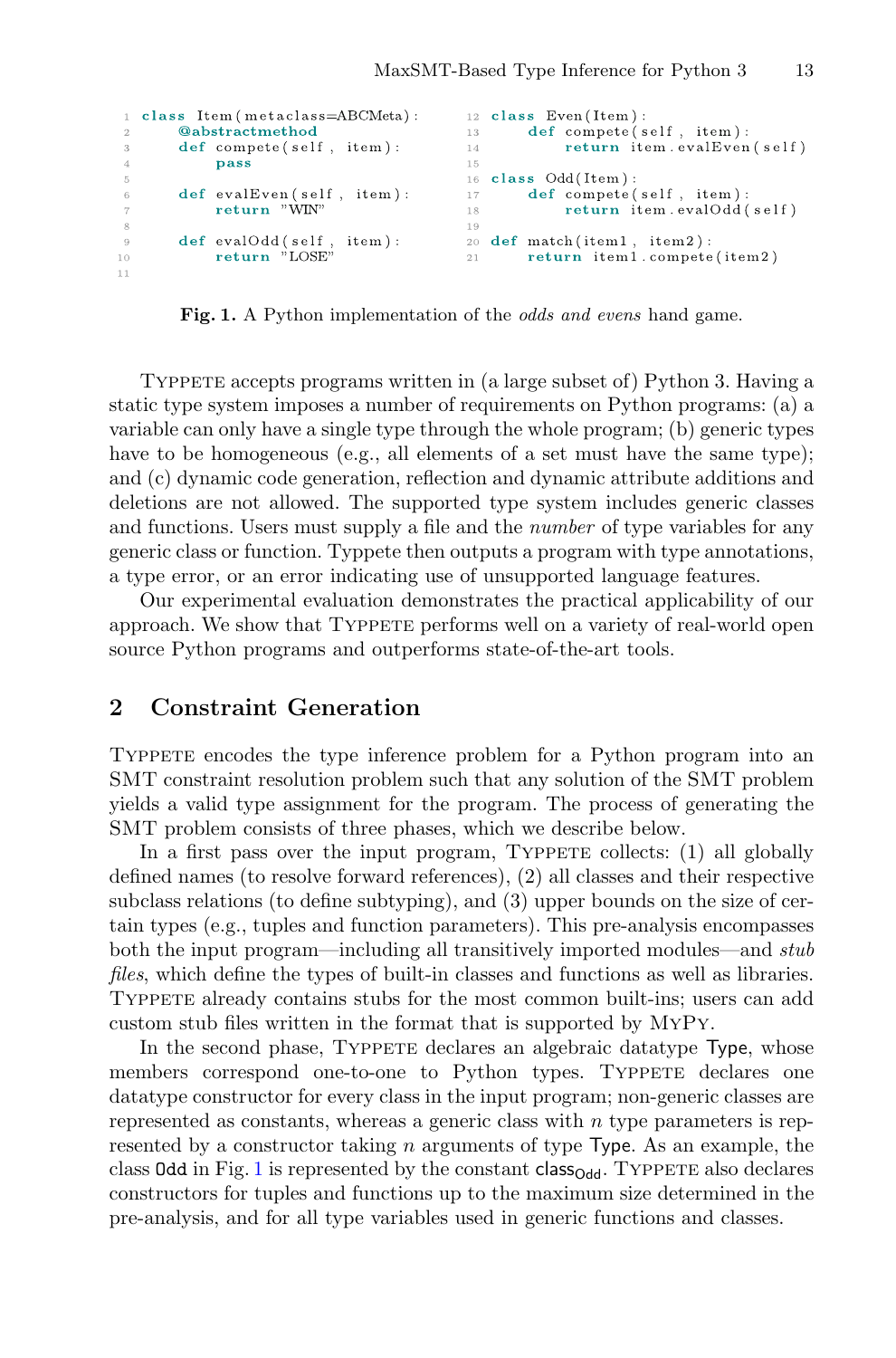The subtype relation *<sup>&</sup>lt;*: is represented by an uninterpreted function subtype which maps pairs of types to a boolean value. This function is delicate to define because of the possibility of *matching loops* (i.e., axioms being endlessly instanti-ated [\[7\]](#page-6-3)) in the SMT solver. For each datatype constructor, TYPPETE generates axioms that explicitly enumerate the possible subtypes and supertypes. As an example, for the type class<sub>Odd</sub>, TYPPETE generates the following axioms:

 $\forall t$ . subtype(class<sub>Odd</sub>, *t*) = (*t* = class<sub>Odd</sub>  $\lor$  *t* = class<sub>Item</sub>  $\lor$  *t* = class<sub>object</sub>)  $\forall t$ . subtype(*t*, class<sub>Odd</sub>) = (*t* = class<sub>none</sub>  $\lor t$  = class<sub>Odd</sub>)

Note that the second axiom allows None to be a subtype of any other type (as in Java). As we discuss in the next section, this definition of subtype allows us to avoid matching loops by specifying specific instantiation patterns for the SMT solver. A *substitution* function substitute, which substitutes type arguments for type variables when interacting with generic types, is defined in a similar way.

In the third step, TYPPETE traverses the program while creating an SMT variable for each node in its abstract syntax tree, and generating type constraints over these variables for the constructs in the program. During the traversal, a *context* maps all defined names (i.e., program variables, fields, etc.) to the corresponding SMT variables. The context is later used to retrieve the type assigned by the SMT solver to each name in the program. Constraints are generated for expressions (e.g., call arguments are subtypes of the corresponding parameter types), statements (e.g., the right-hand side of an assignment is a subtype of the left hand-side), and larger constructs such as methods (e.g., covariance and contravariance constraints for method overrides). For example, the (simplified) constraint generated for the call to item1.compete(item2) at line 21 in Fig. [1](#page-1-0) contains a disjunction of cases depending on the type of the receiver:

 $(v_{item1} = \text{class}_{Odd} \land \text{complete}_{Odd} = f_2(\text{class}_{Odd}, \text{arg}, \text{ret}) \land \text{subtype}(v_{item2}, \text{arg}))$ 

 $∨ (v<sub>item1</sub> = class<sub>Even</sub> ∧ compete<sub>Even</sub> = f_2(class<sub>Even</sub>, arg, ret) ∧ subtype(v<sub>item2</sub>, arg))$ 

where f<sub>-2</sub> is a datatype constructor for a function with two parameter types (and one return type ret), and  $v_{item1}$  and  $v_{item2}$  are the SMT variables corresponding to item1 and item2, respectively.

The generated constraints guarantee that any solution yields a correct type assignment for the input program. However, there are often many different valid solutions, as the constraints only impose lower or upper bounds on the types represented by the SMT variables (e.g., subtype( $v_{item2}$ , arg) shown above imposes only an upper bound on the type of  $v_{item2}$ ). This has an impact on performance (cf. Sect. [4\)](#page-4-0) as the search space for a solution remains large. Moreover, some type assignments could be more desirable than others for a user (e.g., a user would most likely prefer to assign type int rather than object to a variable initialized with value zero). To avoid these problems, TYPPETE additionally generates optional type *equality* constraints in places where the mandatory constraints only demand subtyping (i.e., local variable assignments, return statements, passed function arguments), thereby turning the SMT problem into a MaxSMT optimization problem. For instance, in addition to subtype( $v_{item2}$ , arg) shown above,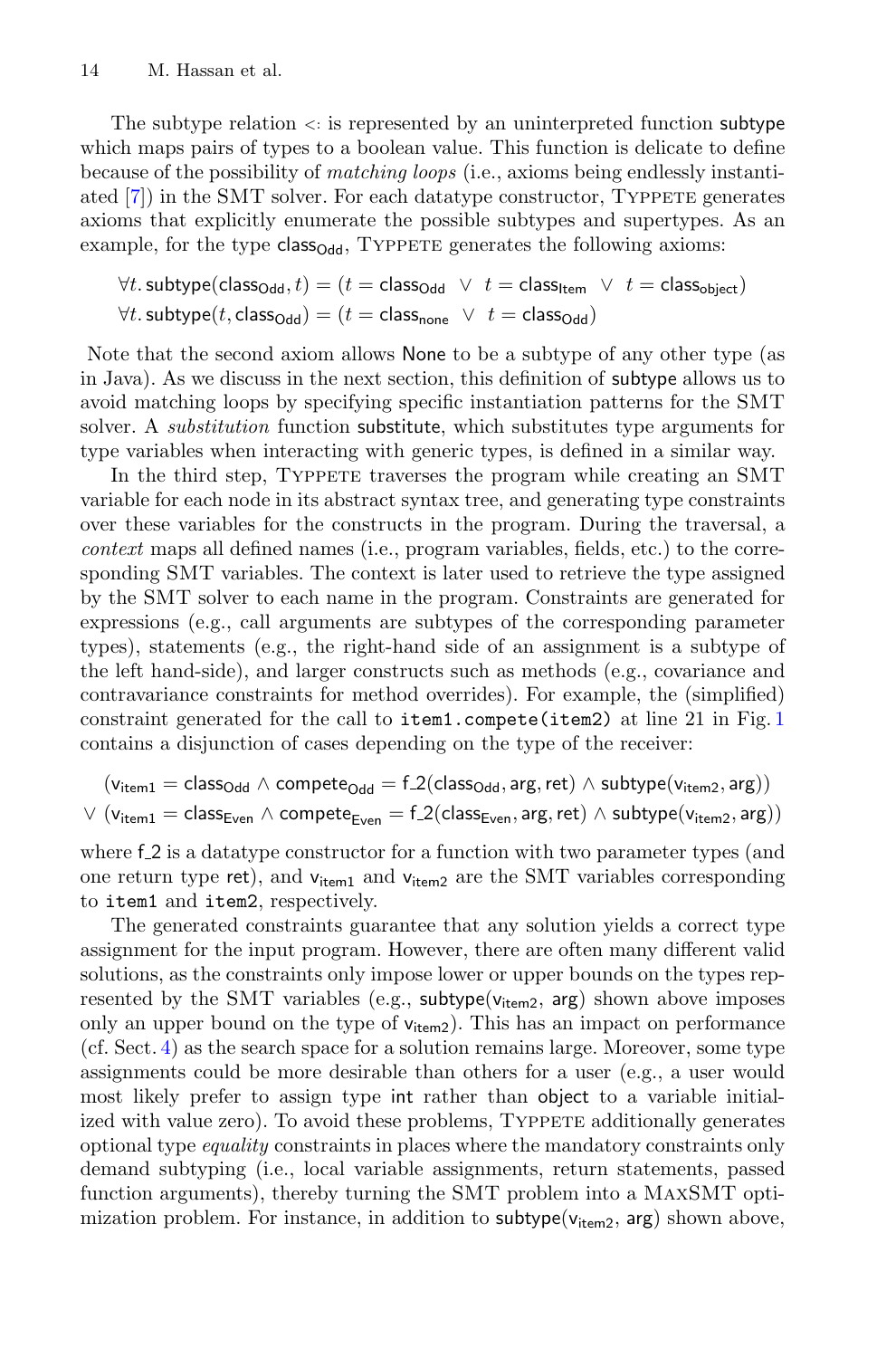TYPPETE generates the optional equality constraint  $v_{\text{item2}} = \text{arg. The optional}$ constraints guide the solver to try the specified exact type first, which is often a correct choice and therefore improves performance, and additionally leads to solutions with more precise variable and parameter types.

### <span id="page-3-0"></span>**3 Constraint Solving**

Typpete relies on Z3 [\[7\]](#page-6-3) and the MaxRes [\[18](#page-7-3)] algorithm for solving the generated type constraints. We use *e-matching* [\[6](#page-6-4)] for instantiating the quantifiers used in the axiomatization of the subtype function (cf. Sect. [2\)](#page-1-1), and carefully choose instantiation patterns that ensure that any choice made during the search immediately triggers the instantiation of the relevant quantifiers. For instance, for the axioms shown in Sect. [2,](#page-1-1) we use the instantiation patterns subtype(class<sub>Odd</sub>, t) and  $subtype(t, class<sub>Odd</sub>)$ , respectively. Our instantiation patterns ensure that as soon as one argument of an application of the subtype function is known, the quantifier that enumerates the possible values of the other argument is instantiated, thus ensuring that the consequences of any type choices propagate immediately. With a naïve encoding, the solver would have to *quess* both arguments before being able to *check* whether the subtype relation holds. The resulting constraint solving process is much faster than it would be when using different quantifier instantiation techniques such as *model-based quantifier instantiation* [\[12](#page-6-5)], but still avoids the potential unsoundness that can occur when using e-matching with insufficient trigger expressions.

When the MAXSMT problem is satisfiable, TYPPETE queries Z3 for a model satisfying all type constraints, retrieves the types assigned to each name in the program, and generates type annotated source code for the input program. For instance, for the program shown in Fig. [1,](#page-1-0) TYPPETE automatically annotates the function evalEven with type Even for the parameter item and a str return type. Note that Item and object would also be correct type annotations for item; the choice of Even is guided by the optional type equality constraints.

When the MaxSMT problem is unsatisfiable, instead of reporting the unfulfilled constraints in the *unsatistiable core* returned by Z3 (which is not guaranteed to be minimal), TYPPETE creates a new *relaxed* MAXSMT problem where only the constraints defining the subtype function are enforced, while all other type constraints are optional. Z3 is then queried for a model satisfying as many type constraints as possible. The resulting type annotated source code for the input program is returned along with the remaining minimal set of unfulfilled type constraints. For instance, if we remove the abstract method compete of class Item in Fig. [1,](#page-1-0) TYPPETE annotates the parameters of the function match at line 20 with type object and indicates the call compete at line 21 as problematic. By observing the mismatch between the type annotations and the method call, the user has sufficient context to quickly identify and correct the type error.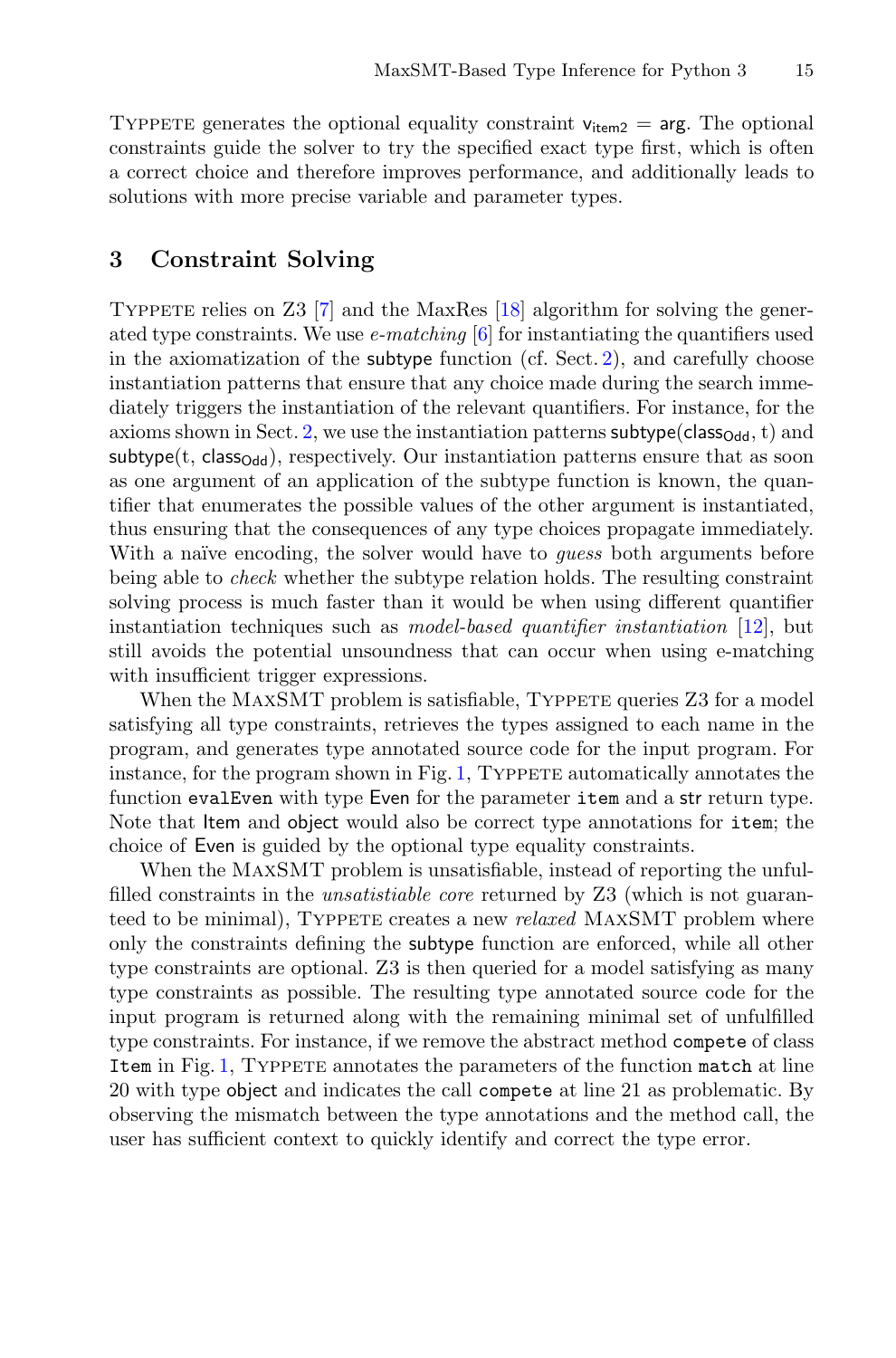|           |               | $T(SMT)$   $T(MAXSMT)$   Unfulfilled   $T(Relaxed)$   PYTYPE |   |                                  |         |
|-----------|---------------|--------------------------------------------------------------|---|----------------------------------|---------|
| adventure | 2.99s / 6.30s | 3.27s / 6.76s                                                |   | $42 / 2$   1.95s / 8.83s   0 [0] |         |
| icemu     |               | 9.45s / 6.79s   9.51s / 3.63s                                |   | $4 / 2$   0.08s / 21.76s         | 18[2]   |
|           |               | $\mathbf{imp}$   16.88s / 59.95s   16.91s / 15.87s           |   | 67 / 2   0.82s / 82.56s          | 3[2]    |
|           |               | scion   $4.65s / 3.35s$   $4.72s / 2.97s$                    |   | $28 / 2$ 0.16s / 3.39s           | [0]     |
|           |               | test suite   $14.66s / 1.63s$   $14.66s / 2.17s$             | - |                                  | 55 [34] |

<span id="page-4-1"></span>Fig. 2. Evaluation of TYPPETE on small programs and larger open source projects.

## <span id="page-4-0"></span>**4 Experimental Evaluation**

In order to demonstrate the practical applicability of our approach, we evaluated our tool Typpete on a number of real-world open-source Python programs that use inheritance, operator overloading, and other features that are challenging for type inference (but not features that make static typing impossible):

- **adventure** [\[21](#page-7-4)]**:** An implementation of the *Colossal Cave Adventure* game (2 modules, 399 LOC). The evaluation (and reported LOC) excludes the modules game.py and prompt.py, which employ dynamic attribute additions.
- **icemu** [\[8](#page-6-6)]: A library that emulates integrated circuits at the logic level (8 modules, 530 LOC). We conducted the evaluation on revision [484828f.](https://github.com/hsoft/icemu/tree/484828fe9cf18b7abf548700f4c17b4fb42a6b3d)
- **imp** [\[4](#page-6-7)]**:** A minimal interpreter for the imp toy language (7 modules, 771 LOC). The evaluation excludes the modules used for testing the project.
- **scion** [\[9](#page-6-8)]**:** A Python implementation of a new Internet architecture (2 modules, 725 LOC). For the evaluation, we used path store.py and scion addr.py from revision [6f60ccc,](https://github.com/scionproto/scion/tree/6f60ccc50b25870606810628b3da9e62779d8d11) and provided stub files for all dependencies.

We additionally ran TYPPETE on our test suite of manually-written programs and small programs collected from the web (47 modules and 1998 LOC).

In order to make the projects statically typeable, we had to make a number of small changes that do not impact the functionality of the code, such as adding abstract superclasses and abstract methods, and (for the **imp** and **scion** projects) introducing explicit downcasts in few places. Additionally, we made a number of other innocuous changes to overcome the current limitations of our tool, such as replacing keyword arguments with positional arguments, replacing generator expressions with list comprehensions, and replacing super calls via inlining. The complete list of changes for each project is included in our artifact.

The experiments were conducted on an 2.9 GHz Intel Core i5 processor with 8 GB of RAM running Mac OS High Sierra version 10.13.3 with Z3 version 4.5.1. Figure [2](#page-4-1) summarizes the result of the evaluation. The first two columns show the *average running time* (over ten runs, split into constraint generation and constraint solving) for the type inference in which the use of optional type equality constraints (cf. Sect. [2\)](#page-1-1) is disabled (SMT) and enabled (MaxSMT), respectively. We can observe that optional type equality constraints (considerably) reduce the search space for a solution as disabling them significantly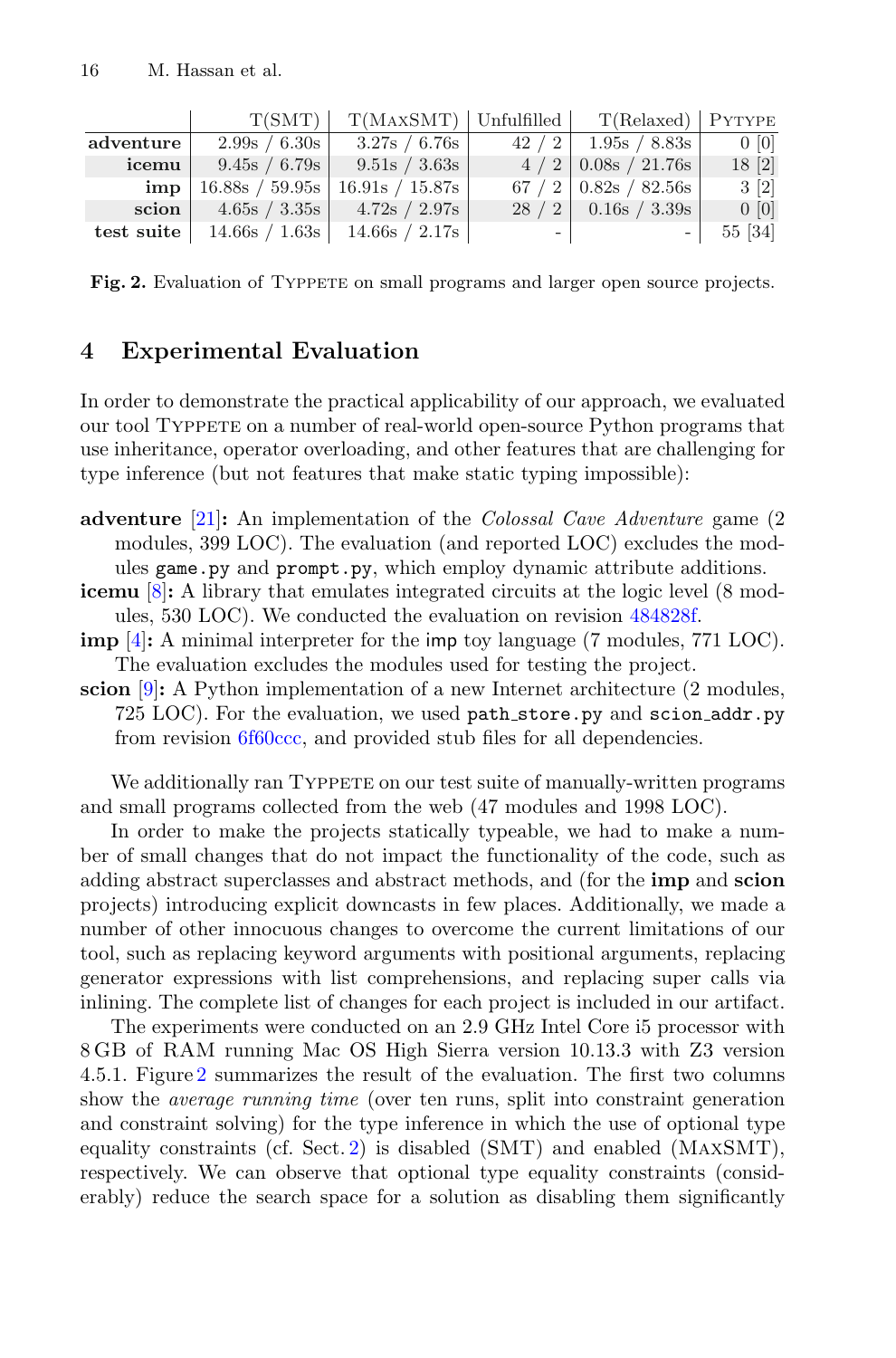increases the running time for larger projects. We can also note that the constraint solving time improves significantly when the type inference is run on the test suite, which consists of many independent modules. This suggests that splitting the type inference problem into independent sub-problems could further improve performance. We plan to investigate this direction as part of our future work.

The third column of Fig. [2](#page-4-1) shows the evaluation of the *error reporting* feature of TYPPETE (cf. Sect. [3\)](#page-3-0). For each benchmark, we manually introduced two type errors that could organically happen during programming and compared the size of the unsatisfiable core (left of */*) and the number of remaining unfulfilled constraints (right of */*) for the original and relaxed MaxSMT problems given to Z3, respectively. We also list the times needed to prove the first problem unsatisfiable and solve the relaxed problem. As one would expect, the number of constraints that remain unfulfilled for the relaxed problems is considerably smaller, which demonstrates that the error reporting feature of TYPPETE greatly reduces the time that a user needs to identify the source of a type error.

Finally, the last column of Fig. [2](#page-4-1) shows the result of the *comparison* of Typpete with the state-of-the-art type inferencer Pytype [\[16](#page-6-9)]. Pytype infers PEP484 [\[25\]](#page-7-0) gradual type annotations by abstract interpretation [\[5](#page-6-10)] of the bytecode-compiled version of the given Python file. In Fig. [2,](#page-4-1) for the considered benchmarks, we report the number of variables and parameters that Pytype leaves untyped or annotated with Any. We excluded any module on which Pytype yields an error; in square brackets we indicate the number of modules that we could consider. TYPPETE is able to fully type all elements and thus outperforms Pytype *for static typing purposes*. On the other hand, we note that Pytype additionally supports gradual typing and a larger Python subset.

#### **5 Related and Future Work**

In addition to Pytype, a number of other type inference approaches and tools have been developed for Python. The approach of Maia et al. [\[17](#page-7-5)] has some fundamental limitations such as not allowing forward references or overloaded functions and operators. Fritz and Hage  $[11]$  as well as STARKILLER  $[22]$  infer sets of *concrete types* that can inhabit each program variable to improve execution performance. The former sacrifices soundness to handle more dynamic features of Python. Additionally, deriving valid type assignments from sets of concrete types is non-trivial. MyPy and a project by Cannon [\[3](#page-6-12)] can perform (incomplete) type inference for local variables, but require type annotations for function parameters and return types. PYANNOTATE [\[13](#page-6-13)] *dynamically* tracks variable types during execution and optionally annotates Python programs; the resulting annotations are not guaranteed to be sound. A similar spectrum of solutions exists for other dynamic programming languages like JavaScript [\[2,](#page-6-14)[14](#page-6-15)] and ActionScript [\[20\]](#page-7-7).

The idea of using SMT solvers for type inference is not new. Both  $F^*$  [\[24\]](#page-7-8) and LiquidHaskell [\[26\]](#page-7-9) (partly) use SMT-solving in the inference for their dependent type systems. Pavlinovic et al. [\[19\]](#page-7-2) present an SMT encoding of the OCaml type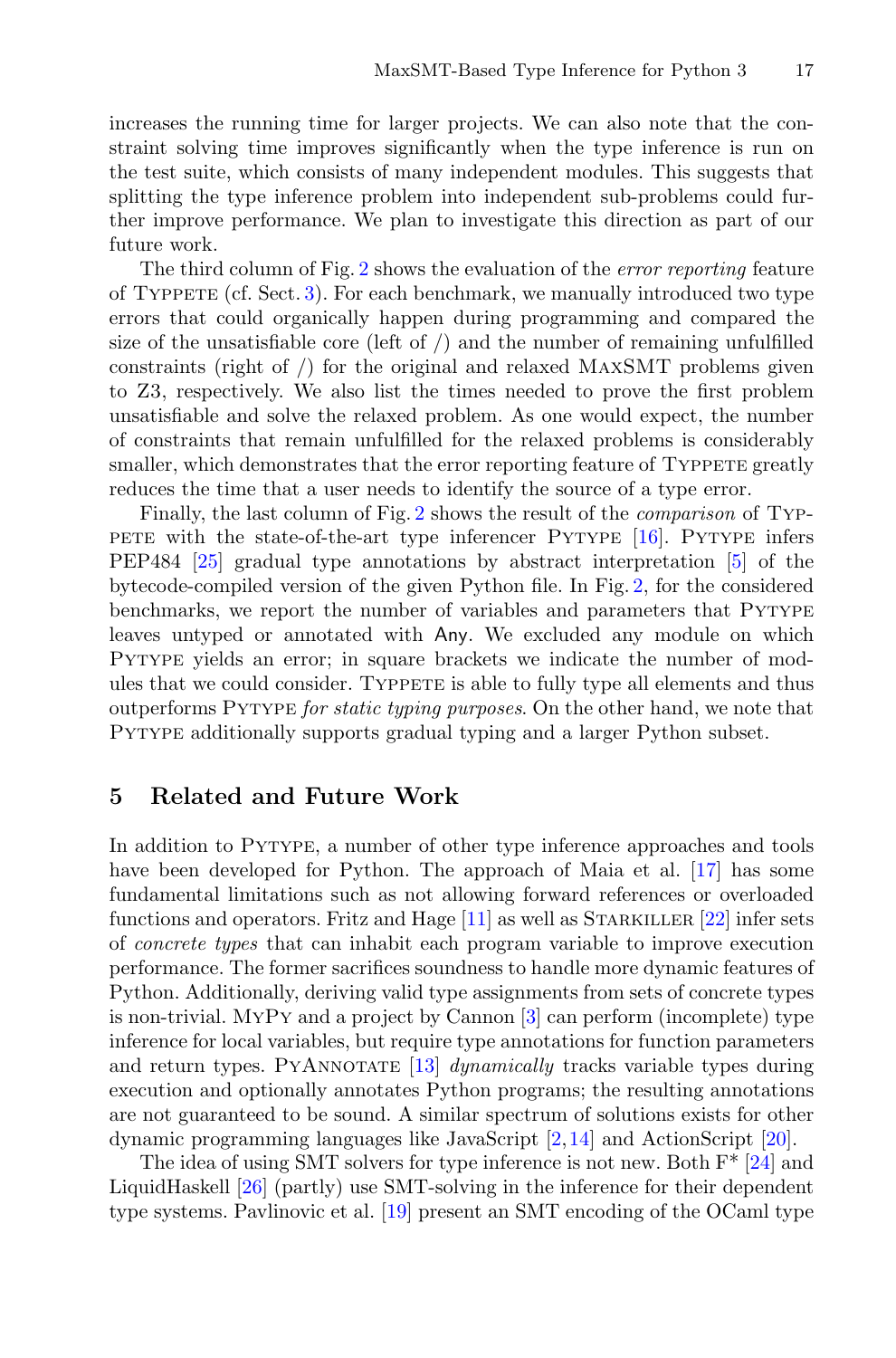system. TYPPETE's approach to type error reporting can be seen as a simple instantiation of their approach.

As part of our future work, we want to explore whether our system can be adapted to infer gradual types. We also aim to develop heuristics for inferring which functions and classes should be annotated with generic types based on the reported unfulfilled constraints. Finally, we plan to explore the idea of splitting the type inference into multiple separate problems to improve performance.

**Acknowledgments.** We thank the anonymous reviewers for their feedback. This work was supported by an ETH Zurich Career Seed Grant (SEED-32 16-2).

# **References**

- <span id="page-6-2"></span>1. Ancona, D., Zucca, E.: Principal typings for Java-like languages. In: POPL, pp. 306–317 (2004)
- <span id="page-6-14"></span>2. Anderson, C., Giannini, P., Drossopoulou, S.: Towards type inference for JavaScript. In: Black, A.P. (ed.) ECOOP. LNCS, vol. 3586, pp. 428–452. Springer, Heidelberg (2005). [https://doi.org/10.1007/11531142](https://doi.org/10.1007/11531142_19) 19
- <span id="page-6-12"></span>3. Cannon, B.: Localized type inference of atomic types in Python. Master's thesis, California Polytechnic State University (2005)
- <span id="page-6-7"></span>4. Conrod, J.: IMP Interpreter. <https://github.com/jayconrod/imp-interpreter>
- <span id="page-6-10"></span>5. Cousot, P., Cousot, R.: Abstract interpretation: a unified lattice model for static analysis of programs by construction or approximation of fixpoints. In: POPL, pp. 238–252 (1977)
- <span id="page-6-4"></span>6. de Moura, L., Bjørner, N.: Efficient E-matching for SMT solvers. In: Pfenning, F. (ed.) CADE. LNCS (LNAI), vol. 4603, pp. 183–198. Springer, Heidelberg (2007). [https://doi.org/10.1007/978-3-540-73595-3](https://doi.org/10.1007/978-3-540-73595-3_13)<sub>-13</sub>
- <span id="page-6-3"></span>7. de Moura, L., Bjørner, N.: Z3: an efficient SMT Solver. In: Ramakrishnan, C.R., Rehof, J. (eds.) TACAS 2008. LNCS, vol. 4963, pp. 337–340. Springer, Heidelberg (2008). [https://doi.org/10.1007/978-3-540-78800-3](https://doi.org/10.1007/978-3-540-78800-3_24) 24
- <span id="page-6-6"></span>8. Dupras, V.: Icemu. <https://github.com/hsoft/icemu>
- <span id="page-6-8"></span>9. ETH Zurich: SCION. <https://github.com/scionproto/scion>
- <span id="page-6-1"></span>10. Fisher, D., Lehtosalo, J., Price, G., van Rossum, G.: MyPy. <http://mypy-lang.org/>
- <span id="page-6-11"></span>11. Fritz, L., Hage, J.: Cost versus precision for approximate typing for Python. In: PEPM, pp. 89–98 (2017)
- <span id="page-6-5"></span>12. Ge, Y., de Moura, L.: Complete instantiation for quantified formulas in satisfiabiliby modulo theories. In: Bouajjani, A., Maler, O. (eds.) CAV 2009. LNCS, vol. 5643, pp. 306–320. Springer, Heidelberg (2009). [https://doi.org/10.1007/978-](https://doi.org/10.1007/978-3-642-02658-4_25) [3-642-02658-4](https://doi.org/10.1007/978-3-642-02658-4_25) 25
- <span id="page-6-13"></span>13. Grue, T., Vorobev, S., Lehtosalo, J., van Rossum, G.: PyAnnotate. [https://github.](https://github.com/google/pytype) [com/google/pytype](https://github.com/google/pytype)
- <span id="page-6-15"></span>14. Hackett, B., Guo, S.: Fast and precise hybrid type inference for JavaScript. In: PLDI, pp. 239–250 (2012)
- <span id="page-6-0"></span>15. Jensen, S.H., Møller, A., Thiemann, P.: Type analysis for JavaScript. In: SAS, pp. 238–255 (2009)
- <span id="page-6-9"></span>16. Kramm, M., Chen, R., Sudol, T., Demello, M., Caceres, A., Baum, D., Peters, A., Ludemann, P., Swartz, P., Batchelder, N., Kaptur, A., Lindzey, L.: Pytype. <https://github.com/google/pytype>